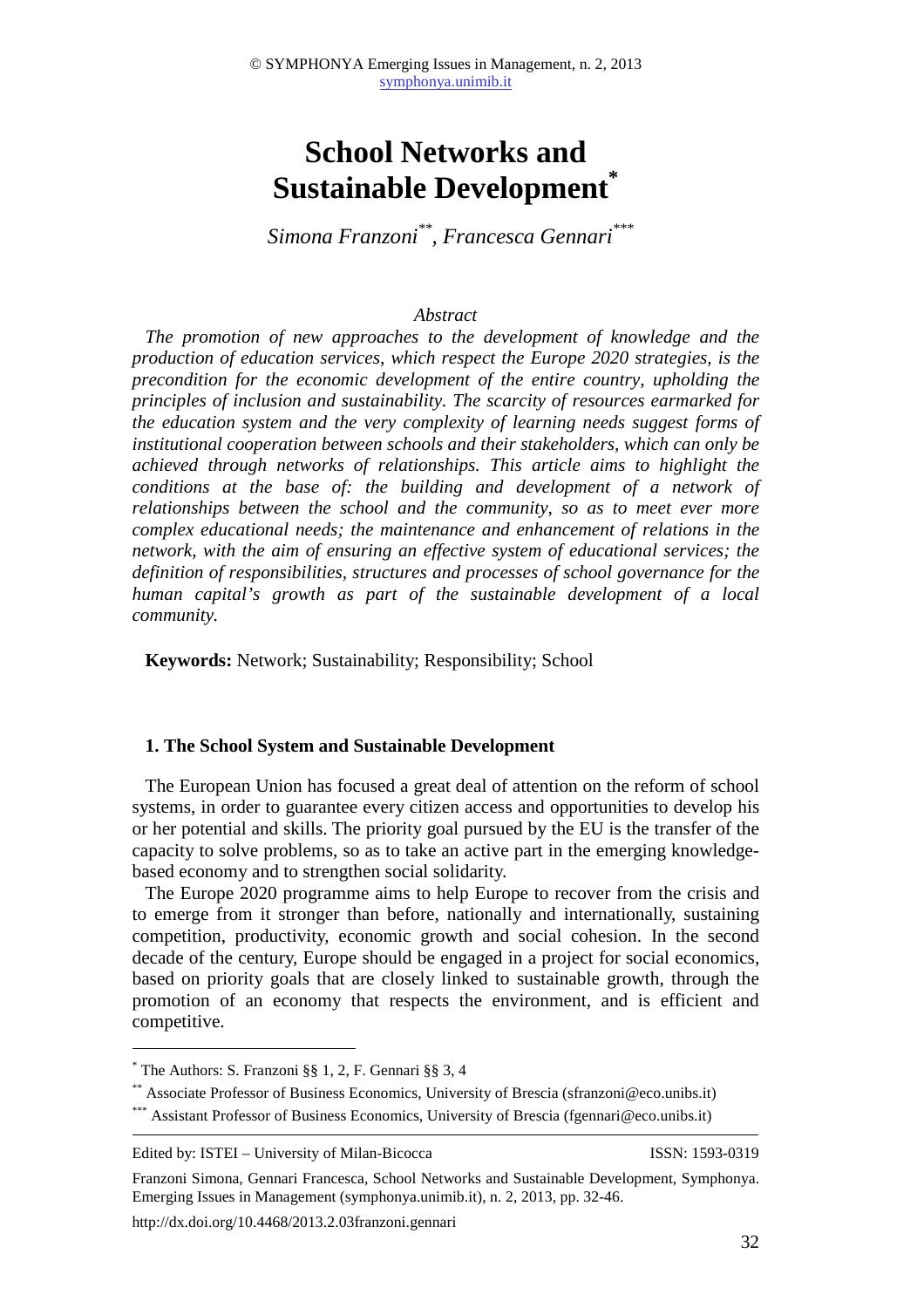Today the European education system is having to promote new models for the development of knowledge, and in particular to define new competences in the social and professional context. The mission of the entire European school system, of each nation in Europe and of each school in the various countries can be summed up as: to develop knowledge, skills, an aptitude for personal fulfilment and development, active citizenship, social inclusion and employment.

The main goal of schools and of the whole network that gravitates around the school system, is to develop 'basic knowledge' and universal skills which boil down to knowing how to read, write, etc. The framework of our schools is organised around the student and does not overlook his or her cultural and socioeconomic status. Well-trained, competent human resources are indispensable to foster the development of a knowledge-based economy and to promote the innovation that is necessary in this regard.

Schools should also influence the student's overall education process, instilling aspirations and convictions that make him an ethically correct person oriented to sustainable development. It is all about promoting so-called 'transverse competences' such as a sense of responsibility, autonomy, creativity that can be expressed in various contexts, and organisational and relationship skills. And finally, the growth of individual human capital is an advantage for local, national and international societies and, therefore, for the whole community, suitably complemented by the numerical and literary knowledge/skills/competences transferred during training. In this regard, "the combination of knowledge, skills and attitudes appropriate to the context" becomes significant, represented by the "eight key competences for lifelong learning": communication in the mother tongue, communication in foreign languages, mathematical competence and basic competences in science and technology, digital competence, learning to learn, social and civic competences, spirit of initiative and entrepreneurship, cultural awareness and expression (European Recommendation 2006/962/CE).

□ *"Communication in the mother tongue" is the ability to express and interpret concepts, thoughts, feelings, facts and opinions in both oral and written form and to interact linguistically in an appropriate and creative way in a full range of societal and cultural contexts, in education and training, work, home and leisure. "Communication in foreign languages": broadly shares the main skill dimensions of communication in the mother tongue. It is based on the ability to understand, express and interpret concepts, thoughts, feelings, facts and opinions in both oral and written form in an appropriate range of societal and cultural contexts, in education and training, work, home and leisure. "Mathematical competence and basic competences in science and technology": mathematical competence is the ability to develop and apply mathematical thinking in order to solve a range of problems in everyday situations. Competence in science refers to the ability and willingness to use the body of knowledge and methodology employed to explain the natural world. Competence in technology is viewed as the application of that knowledge and methodology in response to perceived human wants or needs. "Digital competence": it involves the confident and critical use of Information Society*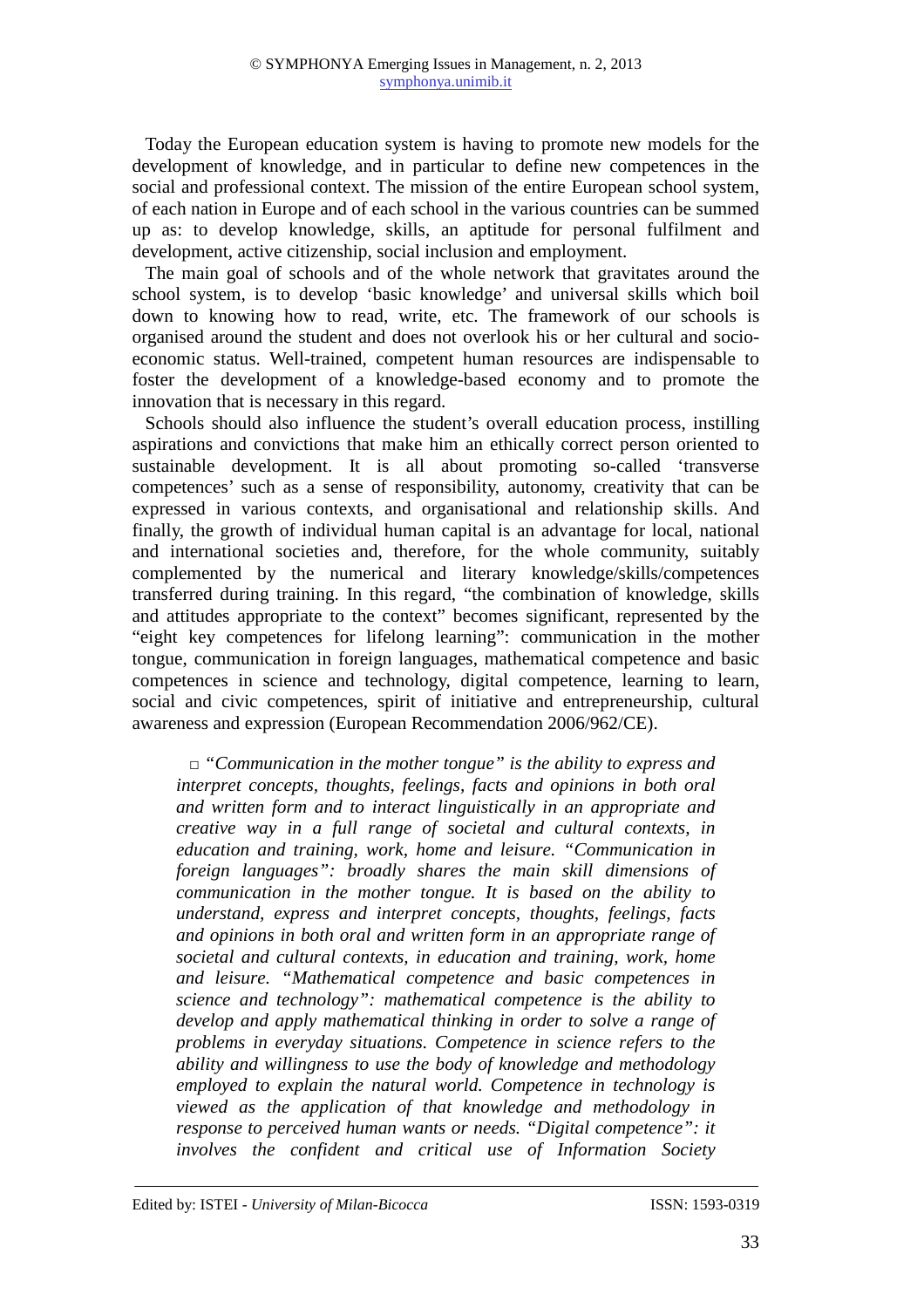*Technology for work, leisure and communication. "Learning to learn": the ability to pursue and persist in learning, to organise one's own learning, including through effective management of time and information, both individually and in groups. "Social and civic competences": the former include personal, interpersonal and intercultural competence and cover all forms of behaviour that equip individuals to participate in an effective and constructive way in social and working life, and to resolve conflict where necessary. Civic competence equips individuals to fully participate in civic life, based on knowledge of social and political concepts and structures and a commitment to active and democratic participation. "Sense of initiative and entrepreneurship": refers to an individual's ability to turn ideas into action. It includes creativity, innovation and risk-taking, as well as the ability to plan and manage projects in order to achieve objectives. "Cultural awareness and expression": appreciation of the importance of the creative expression of ideas, experiences and emotions in a range of media, including music, performing arts, literature, and the visual arts. Cultural expression is essential to the development of creative skills, which can be transferred to a variety of professional contexts. A solid understanding of one's own culture and a sense of identity can be the basis for an open attitude towards and respect for diversity of cultural expression.* 

It is of significant importance to be able to include schools among sensitive and reliable partners, on a par with other local institutions, training human capital as part of the sustainable development of a local community.

The school unquestionably remains the central element of the education system. But the related activities are part of a complex network of relationships (Milward, Provan 2001; Sliwka 2003; Brondoni 2003; Kenis, Provan 2009, Klijn et al. 2010) that may be: vertical, with the relevant public system (Ministry and regional and local education authorities, Regional governments, local authorities, etc.), or horizontal, with reference to all the forces in a community (non-profit organisations, enterprises, universities, etc.) who are directly or indirectly interested in whether the quality of school results meets their expectations.

The article aims to examine how schools can find the interconnections and synergies necessary to foster the development of a network and the dissemination of knowledge in harmony with the dynamics of the socio-economic environment that they are part of. In particular, to foster the integrated development of services and to respond to the educational/formative needs of a local community where resources are scarce, schools need to be able to rely on extensive cooperation between the various bodies involved: families, the general public, local communities, universities, public authorities, companies and non-profit organisations.

The research questions are the follow: What are the conditions so that the network can function effectively? What are the basic elements on which the structure of the network is based? What are the responsibilities, structures and processes of school governance to support the network's development and working?

The considerations, show in the following paragraphs, make use of a knowledge base consisting of studies in the literature, surveys conducted by international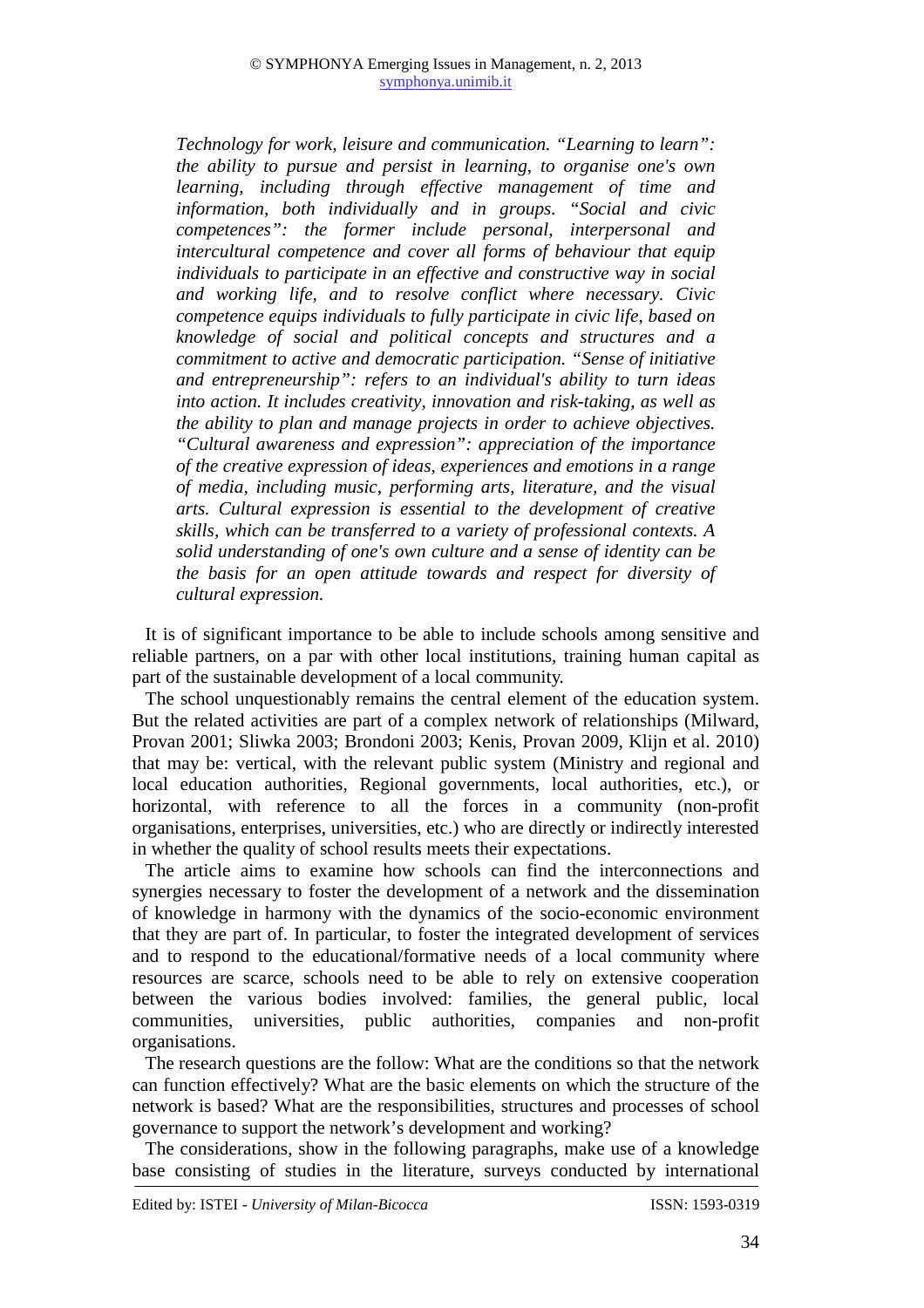organizations and by a recent empirical research (School Governance to build a Learning Community – a project with the support of the Lifelong Learning Programme of European Union) promoted by a group of European researchers (Salvioni et al. 2012; Franzoni, Gennari 2013).

# **2. The Conditions for the Success of the School Network**

The school panorama is particularly complicated, because of both the complexity and variety of the needs of a given area, and the various elements (families, society, local community, universities, public authorities, enterprises and non-profit organisations) that play a well-defined role – in terms of the contribution they offer and of training expectations and needs.

This situation, combined with the gradual evolution of the school's crucial role in the economic development of a given area, makes it necessary to examine how schools can find the necessary interconnections and synergies to foster the development of a network and the spread of knowledge in harmony with the dynamics of the socio-economic environment that they belong to.

The creation of a school system that can build on the network of relationships with the various important players – network system – in the current context, seems to represent the most suitable way of saving its independence, and one that is also able to create synergies (Sliwka 2003; Caldwell 2009). The consolidation of paradigms related to the processes of institutional modernization have been significant factors in promoting the birth and development of networks in services, represented first by the New Public Management (Hood 1991) and later by the New Public Governance (Osborne 2010). In particular, the Public Governance (Kooiman, Van Vliet 1993; Rhodes 1996; Osborne 1998; Bovaird, Loffler 2002; Schedler 2003; Franzoni, Gandini 2010) concerns the role of Public Administration in networks. The networks are formed by public actors as well as non-profit organizations, enterprises and organizations as expressions of civil society in which the processes of dialogue and negotiation are activated in order to foster cooperation on the development of policies and services.

However, certain conditions need to be met so that the network can function efficiently. At this point we must:

- identify the elements that belong to the network outline of the 'boundaries' of the network;
- specify the roles, functions and responsibilities of each one in relation to the agreed objectives (to avoid overlapping and gaps);
- define the rules for the functioning of the network and the means of participation;
- adopt tools that can foster cooperation and communication;
- identify the education needs of a community focused on lifelong learning: the development of the communication in the mother tongue and in foreign languages, mathematics, technology (basic competences); the adoption of attitudes that make the student a responsible person; the creation of new professional skills for the labour market; the prevention of the use of drugs; care of one's health, respect of the environment and in general the acquisition by the student of the values of active citizenship (transverse competences);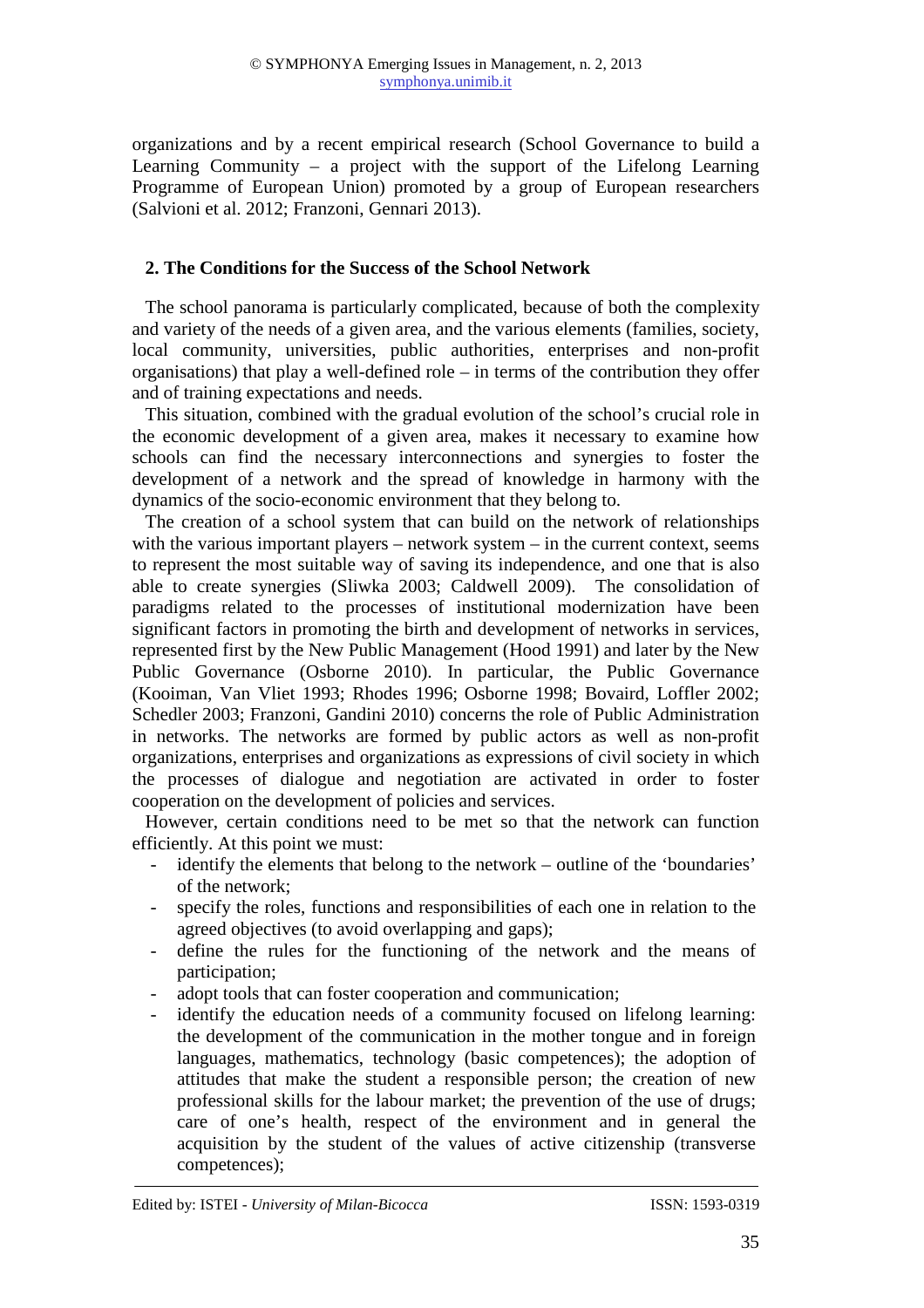- define control systems that can make it possible to measure the progress made towards the achievement of goals and to assess the system's overall effectiveness.

It therefore becomes essential to carry out a comparison between schools, between schools and families, and between schools, local authorities, non-profit organisations, businesses and society to define an integrated system of services that can guarantee:

- uniform control over the education system;
- the definition of school structures run by capable, competent managers;
- the involvement of important stakeholder in the joint planning and joint production of education services (OECD 2011; Unesco 2008);
- the accountability of all the network stakeholders.

□ *A recent analysis of relations between schools and the surrounding territory that considered five countries in the European Union (Italy, Greece, Sweden, Netherlands and Romania) and five categories of stakeholder (principals, teachers, students, parents and other stakeholders – businesses, local authorities, cultural associations) reveals on one hand the current weakness of relations between schools and their stakeholders and on the other, the necessity and importance of establishing positive relations between all the local players where education/training policies are concerned. The research highlights certain differences in the response with reference to the different classes of stakeholder interviewed. There may be many explanations for this behaviour, first of all related to the different level of involvement of each specific class in the decision-making process, in the development of activities and in the perception of the relationship between needs, activities and results. It emerges that the integration between the school and the surrounding area depends first and foremost on the territorial context and the culture that it expresses, the level (primary, secondary, etc.) and type of schools involved (technical/profession institutes or high schools), and the personal commitment of the principal.Regarding the level of change necessary to achieve local integration and cooperation, the stakeholders interviewed gave answers that varied according to their category and nationality. However, the recurrent opinions regarded (Franzoni, Gennari 2013):* 

- - *improving communication between the school and the surrounding area. This would increase awareness among the community of the role that schools play in the local area, while schools could be more proactive towards the growing needs of the community, exploiting territorial resources better;*
- - *opening the school doors, making certain services (canteens, libraries, gyms, etc.) available to the local community;*
- - *improving the tools of decentralised management, removing bureaucratic constraints and capitalising on processes to increase integration between schools, local communities and stakeholders.*

In the school system, the basic elements on which the structure of the network is based are (Salvioni et al. 2012):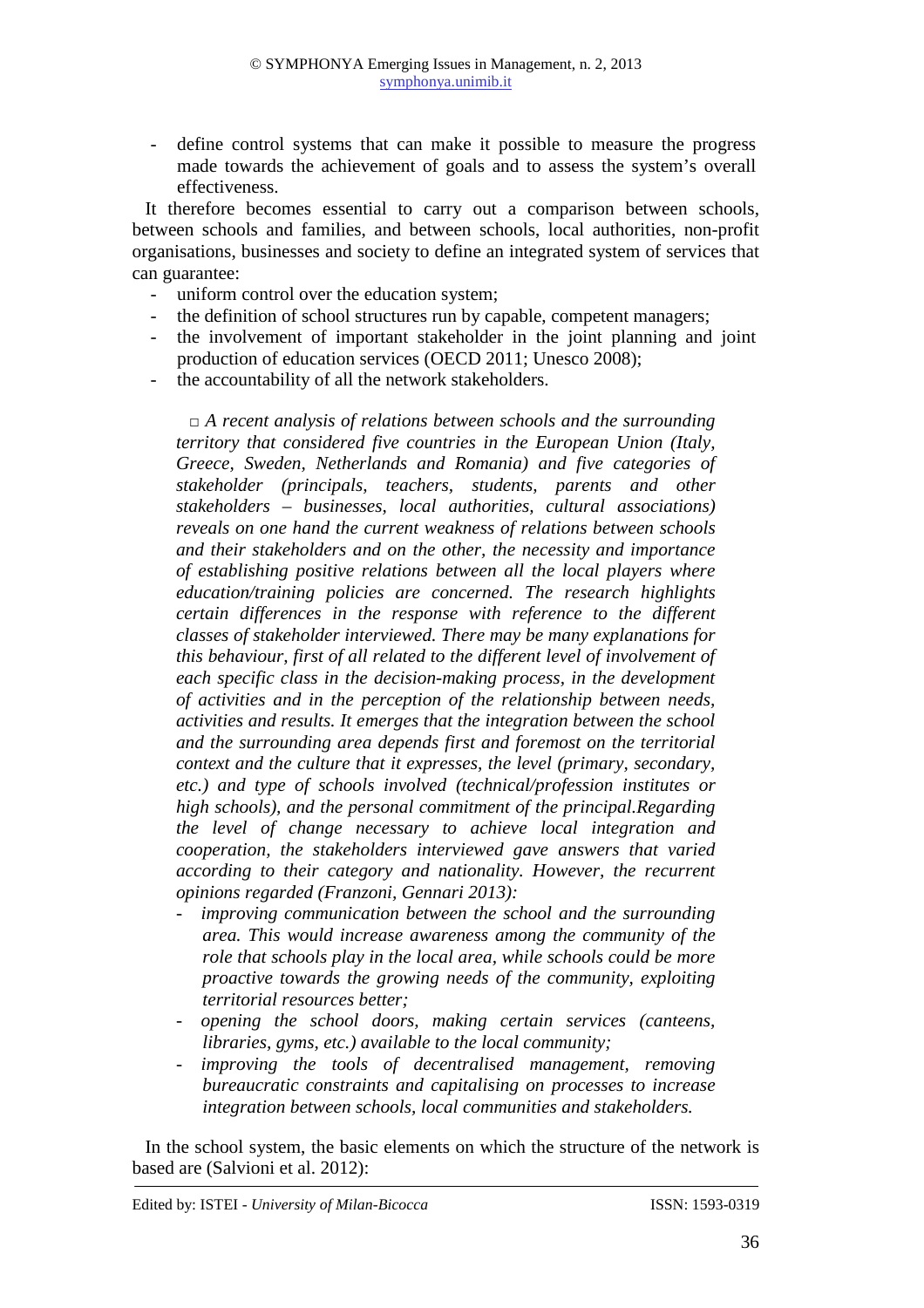1. the network 'hubs', i.e.: schools (represented by their principals), students, parents, teachers, administrative staff, school boards, local authorities, enterprises, hospitals, non-profit organisations, etc., which make up the network and enable it to 'live' autonomously and to communicate with other systems to exchange values and information.

The main players can be classified as:

- internal players, in other words those who directly and continuously exercise responsibility in the school context through their decisions and actions, helping to outline the development strategies and ways of achieving results (output and outcome). They are the bodies that run the school, the teaching staff, technical and administrative employees, etc.;
- external players, those who are basically the beneficiaries of the activities performed by the schools. The community in general, which has a variety of interests invested in schools;
- 'co-makers', i.e. entities which, as an effect of the type of relationship they establish with schools, tend to reveal a particular approach to the total or partial sharing of economic risk and social effectiveness (Brondoni 2002). These co-makers are: the Ministry of Education and its peripheral offices, regional governments, local authorities, students, families, enterprises, nonprofit organisations, etc.

Because of the role schools play in training human capital, the class of co-makers that usually comprise the reference network is particularly broad, and reflects the fact that the quality of school results conditions the development of the entire economic and social system.

2. The 'connections', i.e. the links that make the transmission and dissemination of the information elements developed by each hub possible inside the network. In order to maintain the connection system, a constant flow of communication needs to evolve between the network hubs. This is indispensable for the spread of homogeneous, shared information and to effectively integrate the various forces in the network. This connection system is achieved with appropriate IT support and effective procedures. Basically, this means understanding 'why' and 'how' schools relate to each individual player in each area of the eight key competences.

The intensity of the relationship is defined subsequently on the basis of the importance of each player, and ways of strengthening this relationship are identified, if it is strategic.

3. The 'codes', the 'rules' and the 'methods' that define the way the network functions. These refer to both behavioural factors (language, codes, values, etc.) and procedural factors. As a matter of fact, it is only a common language that makes it possible to codify the knowledge of each hub and to spread it through the network connections. It is also important that the network hubs should share the operating methods, values and rules of interaction. This also makes it possible to establish and develop effective joint service production processes among the elements of the network (families, civil society, enterprises, third sector, etc.). At this stage, it is important to identify the means of sharing the rules and knowledge and ways of strengthening links between the hubs, for example by: meetings, round tables, focus groups, digital information systems, the Internet, etc. It will subsequently be necessary to identify the information to share (mission, goals, results, etc.), the frequency and the most suitable transmission channel for each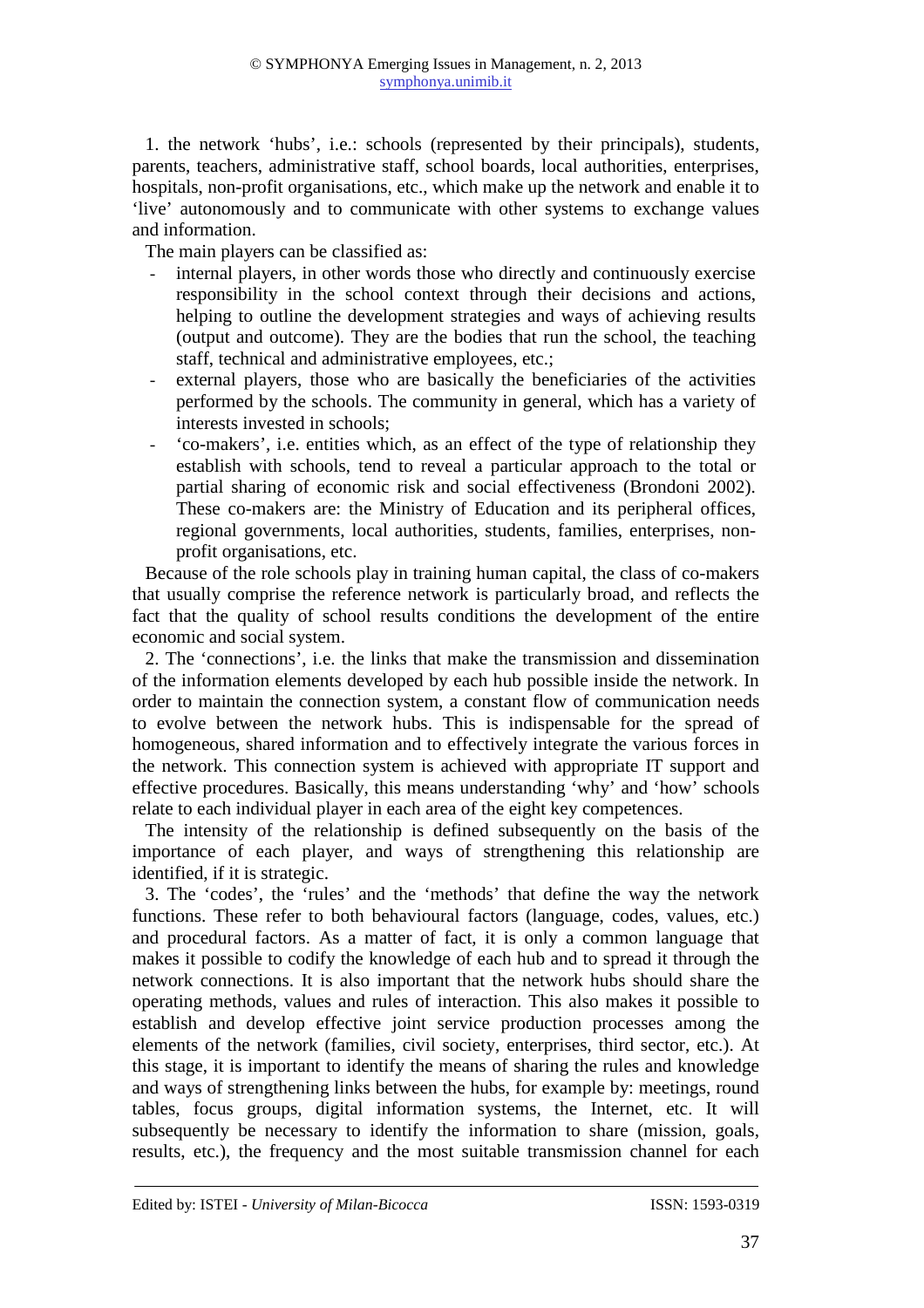type of information selected. And finally, we have to define how to regulate the behaviour of the players in the network with informal mechanisms or a formal approach: behaviour codes and charter of values, informal agreements, framework agreements, project agreements, conventions, network contracts, etc.

Strengthening the network system makes it easier for schools to pursue an effective system offering intervention and services managed with criteria of efficiency and economy, in order to guarantee balanced and transparent use of resources. In fact, the application of network models and their management could enable individual organisations (which are part of the network) to enjoy significant benefits in terms of the rationalised use of their own resources, following the exploitation of economies of scale and economies of learning to pursue the principle of economy. What is more, in contexts where a large number of comakers are present, cooperation highlights the strategic determination of the organisations to ensure a lasting and sustainable future. Capabilities and attitudes that strive to develop and promote positive relations with the stakeholders with whom advantages and/or disadvantages are shared, related to the quality of the results, therefore acquire a strategic, substantial significance for economic and social development.

Schools must create and foster the development of conditions that allow the culture of the region as a whole to evolve and be enriched, in harmony with the dynamics of the socio-economic environment that the local community belongs to.

In this context, the network exploits fruitful interaction among the subjects present to improve its focus on the significant variables and the critical factors of success, which are thus linked to an ability to effectively manage: relations with all the stakeholders, which generate indices and targets for the satisfaction of learning (social success); the achievement of optimal conditions to exploit available economic resources, which generate the quantitative-monetary targets and indices (economic success); comparison with other operators in the education system and qualification of one's own image in the environment, which generate competitive targets and indices (competitive success).

As a result, schools will not remain mere providers of services but will be able to recover their own values such as an orientation and aptitude to stimulate the ability to meet the expectations expressed by society.

# **3. The Responsibility and Performance of Schools**

The renewed role played by schools focuses on another issue: the need to identify the conditions at the base of governance structures and processes that support networks' development and operation in order to promote socio-economic progression of the entire community.

A strong cultural change is demanded of schools, of both their organisation logics and the management of their resources, questioning and adapting responsibilities, systems and operating practices. We could say that this evolution is the precondition for pursuing lasting a socio-economic balance.

The capacity to respond appropriately to the educational and social expectations made of schools certainly benefits from the creation of networks in which the efforts of the various forces are catalysed around common, priority objectives, which are suitably honed to specific contributions. In other words, schools should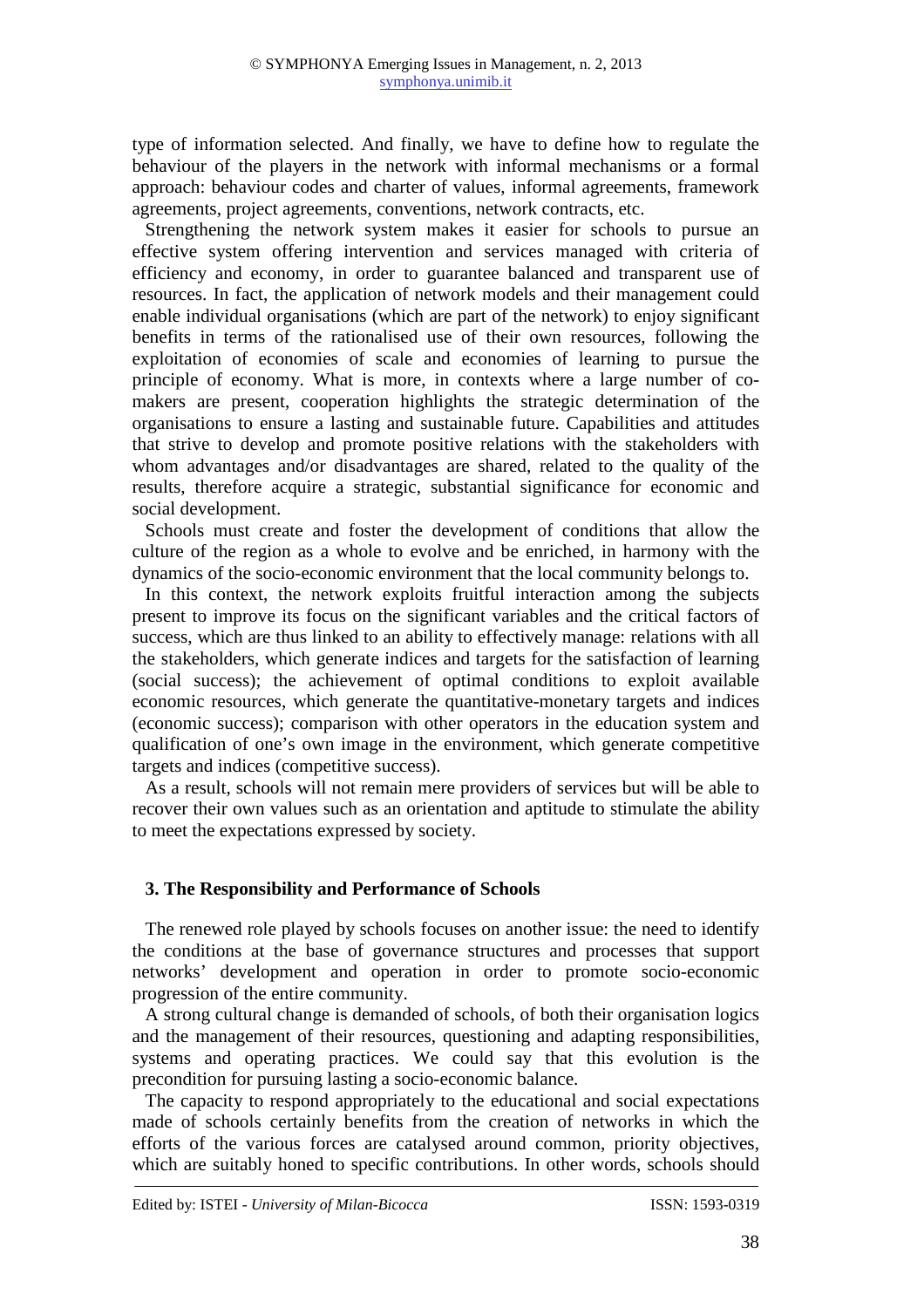stimulate the activation of processes to orient behaviour, both within organisations and between organisations (networks), with respect to essential and prevalent macro objectives by activating suitably elaborated and shared information flows.

Schools' ability to identify the expectations of the players (students first and foremost) that converge on the school is the first step in the process to offer education services that are both consistent with the needs expressed and privileged beneficiaries of the available resources (Faubert 2012).

The effective and efficient identification and therefore the satisfaction of the training expectations makes a considerable contribution to the economic development of the entire area (OECD 2010), considering that the social and economic cost of unsuitable services imply early school leaving in the short term and, in the medium-long term, situations of: growing criminality, a loss of social cohesion, poor civic sense, high unemployment, lower tax revenues (Dowrick, Crespo 2007; Psacharopoulos 2007).

□ *In 2010, OECD countries spent an average of 6.3% of their GDP on educational institutions (6.5% if we include private sources of funds). Expenditure (all levels combined) was greater than 6% in nearly half of the countries considered, and even above 7% in seven of them: Denmark (7.9%), Iceland (7.7%), Israel (7.4%), Korea (7.6%), New Zealand (7.3%), Norway (7.6%) and the United States (7.3%). At the other end of the spectrum, five countries spent less than 5% of their GDP on education, namely the Czech Republic (4.7%), Hungary (4.6%), Italy (4.7%), the Russian Federation (4.9%) and the Slovak Republic (4.6%). (OECD 2013).* 

The scarcity of resources, accentuated by the current economic crisis, underlines the evolutionary trend towards forms of school management that are shaped around corporate economic logics with the goal of harmoniously combining social goals, a managerial orientation that respects the principle of efficiency and optimised results.

The chief goal of the adoption of an active managerial approach, to be achieved consistently with respect to existing legislative constraints and to the need to position schools in the area, is to guarantee the coordinated reconciliation of the priority social dimension with an economic dimension, in terms of the use of resources to produce education services.

Schools pursue institutional goals related to the appropriate satisfaction of a collective need (education) through the use of resources and according to definite rules of behaviour, based on conditions of: effectiveness (the capacity to satisfy the needs expressed by stakeholders with services of an appropriate quality), efficiency (optimising the allocation of resources), and economy (performance of the activity in such a way as to guarantee the durability and independence of the educational institution). Effectiveness, efficiency and economy are essential operating conditions for any institution and they are strictly inter-related, in fact excessive emphasis on only one of the conditions mentioned above can imply situations that are less than optimal and consequences of no little importance for the entire system.

What emerges is the need to appropriately and fairly reconcile a social dimension, linked to the choice of the education service offered, with an economic dimension related to its production.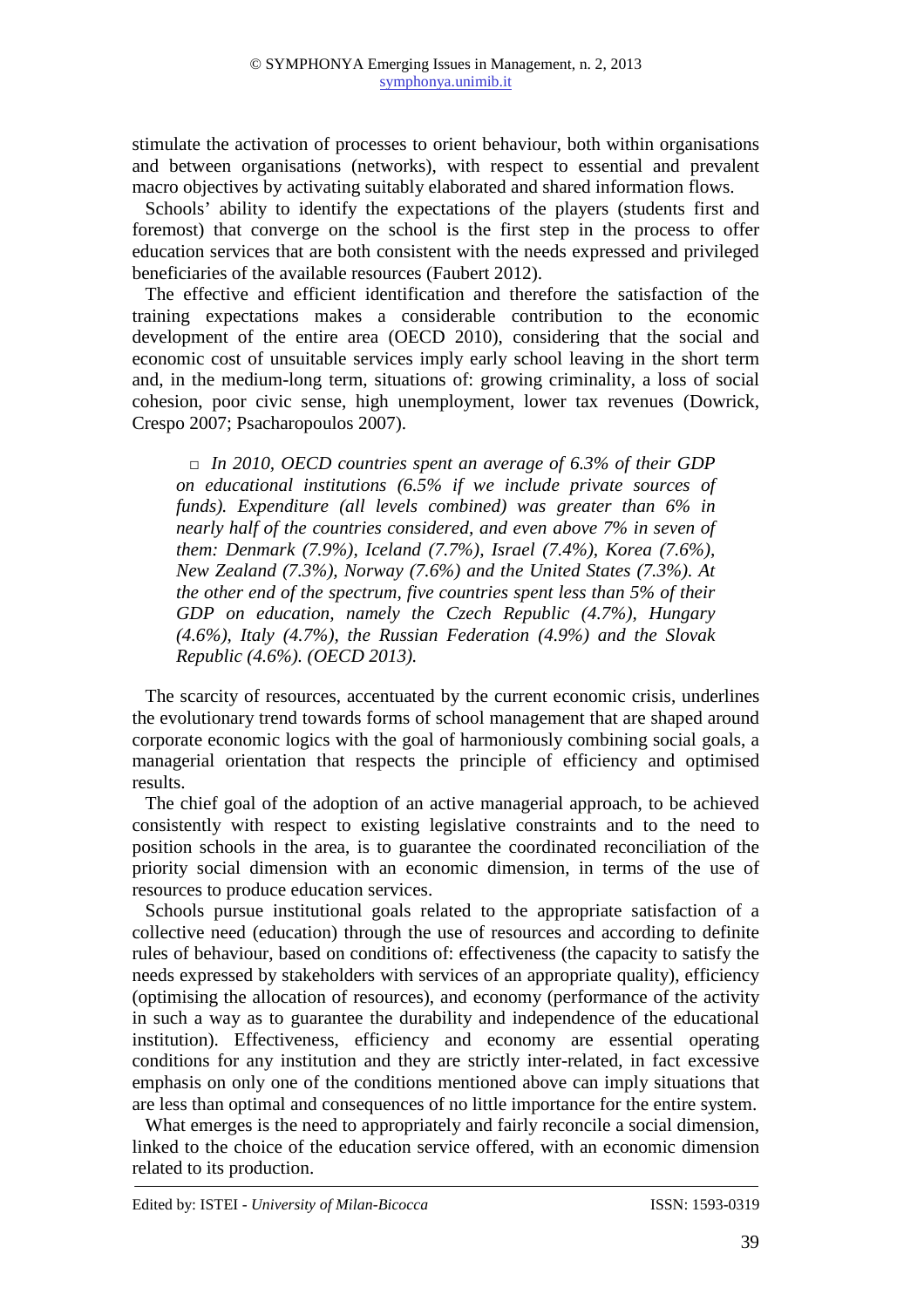In detail, the social connotations are linked to the prevalent need to satisfy typically social and collective needs, and represent an institutional attribute of schools, which must inspire all behaviour within the organisation, in relation to which the results obtained must be assessed.

At the same time, the economic aspect guarantees the activation of a virtuous cycle in which the effective and efficient use of scarce resources to satisfy training expectations is qualified on the basis of the lasting survival of the school. The striving for economic stability represents a strategic criterion of the institution which is responsible for obtaining and using the necessary resources to achieve results that can justify the reinstatement of the resources necessary to continue their activities.

It therefore becomes imperative to combine schools' social responsibilities with economics, acquiring the necessary consensus to the activation of a virtuous circle of the collection of resources, the use of the same and the results obtained by satisfying the needs of the community.

The above presupposes the evolution of the managerial approach of schools in which profound changes combine, particularly in countries where education is seen as a service provided as a rule by the public authorities. These changes should foster:

- the identification of the critical factors that can significantly influence the institution's economic situation, on the basis of expectations expressed by the forces in the network and of the services provided;
- the rationalisation of service production activities by the definition of decision-making environments, responsibilities and means of integration between the various deciding organs inside the network;
- the implementation of managerial support mechanisms that are consistent with the degree of complexity of the educational establishment and able to sustain: the identification of expectations, the collection and allocation of the resources necessary to produce the services that can satisfy said expectations, and the assessment of the results obtained;
- processes of cultural change and training focused on sharing common objectives in the network and the awareness by each involved player of active participation in their realisation.

This is borne out by the fact that the level of privatisation of educational institutions depends on a perception of the balance between social aspects and economic aspects, but also on the organisational and strategic complexity of the institutions themselves, which in turn are constrained by the existing legislation (national education system) and the requirements deemed necessary for the development of effective, quality management.

With regard to the logics behind the different national education systems, the need to optimise the efficiency of public spending is gradually generating decentralisation policies that can influence both the organisational set-up and the number and combination of the services offered in the medium term.

□ *Over 85% of expenditure on education by the 27 countries in the European Union is publically funded and the envisaged budgets can justifiably be considered as an indicator of their education spending policies. In 2012, the most significant budget decrease is evident in*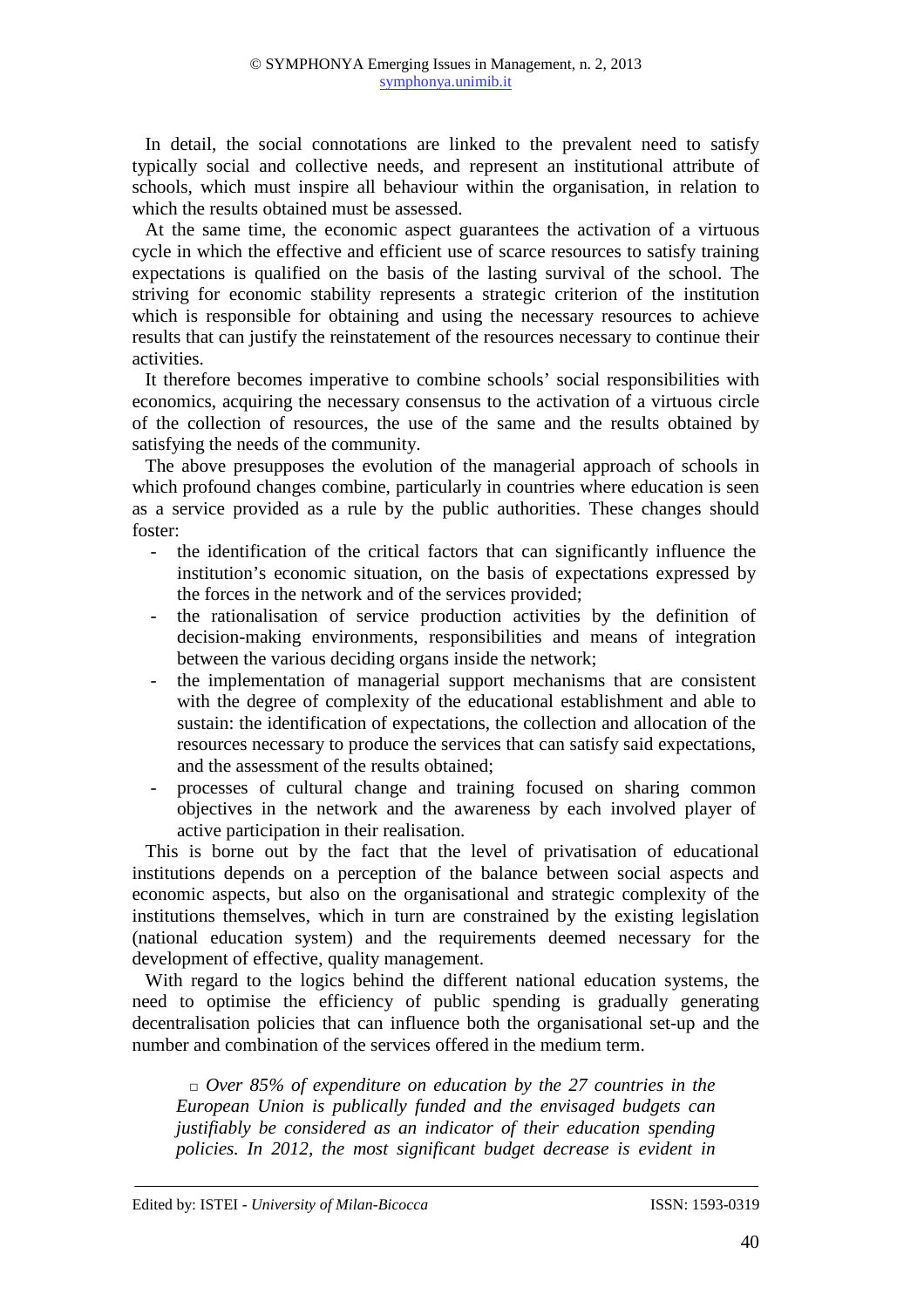*Cyprus, at almost 15%. Greece, Latvia, Lithuania and the United Kingdom had almost a 10% decrease in 2012 compared to 2011. Italy, Portugal and Croatia displayed a decrease of around 5%. And budgetary reductions in education are likely to continue in some countries in the near future. Where the priorities of national policies are concerned, while many countries continue to invest in education, there are also significant references to more efficient use of resources and an improvement in administrative processes. (European Commission/EACEA/Eurydice 2013).* 

Generally speaking, the concept of decentralisation is linked to the vertical delegation of the related decision-making capacity to roles within an organisational system (Mintzberg 1979; Brown 1990; Rondinelli et al. 1984; Manor 1999, Ribot 2002).

In the education system, decentralisation is a particularly complex phenomenon, the effect of the differences inherent in national legal systems, the roles formally involved, but also proxy participation mechanisms (Slater 1993; Kemmerer 1994; Lundgren 2001; Daun 2011). In this context, the concept of School Business Management (SBM) has gradually evolved over the years, defined as the sharing of decision-making powers between the various players involved in the education system (Marburger 1985). The Authors have interpreted this concept differently, seeing it as the sharing of choices regarding the allocation of ring-fenced public resources (Caldwell, Spinks 1988) or as the actual transfer of decision-making powers and related responsibilities to schools and their stakeholders (Malen et al. 1990; Murphy 1997).

□ *European countries differ with regard to the organisation of output, the cultural homogeneity of the population, religious beliefs and the public system. This diversity explains the peculiar nature of their respective education systems, in spite of an evident trend to convergence due to globalisation.* 

*Comparative analysis carried out in 2010-2012 (School Governance to Build a Learning Community – Comenius Multilateral Projects – Sgolc Project has been funded with support from the European Commission) in a number of Northern (Netherlands and Sweden), Eastern (Romania) and Mediterranean European countries (Italy and Greece) revealed that everywhere the State plays a leading role as: an entity able to define general guidelines that can pilot the education policies of the other levels of the public administration; the entity responsible for the funding of the entire education system; external assessor of the quality of the service provided by schools. All the countries analysed revealed a more or less advanced degree of decentralisation, but effective decision-making autonomy for schools was only evident in the Netherlands (where educational establishments enjoy a certain amount of freedom in the definition of school curricula, albeit in line with guidelines from the Ministry, and in the recruitment of human resources) and in Sweden (where schools choose their own teachers and receive significant funding from the region where they are located*). In Romania, Italy and Greece, on the other hand, school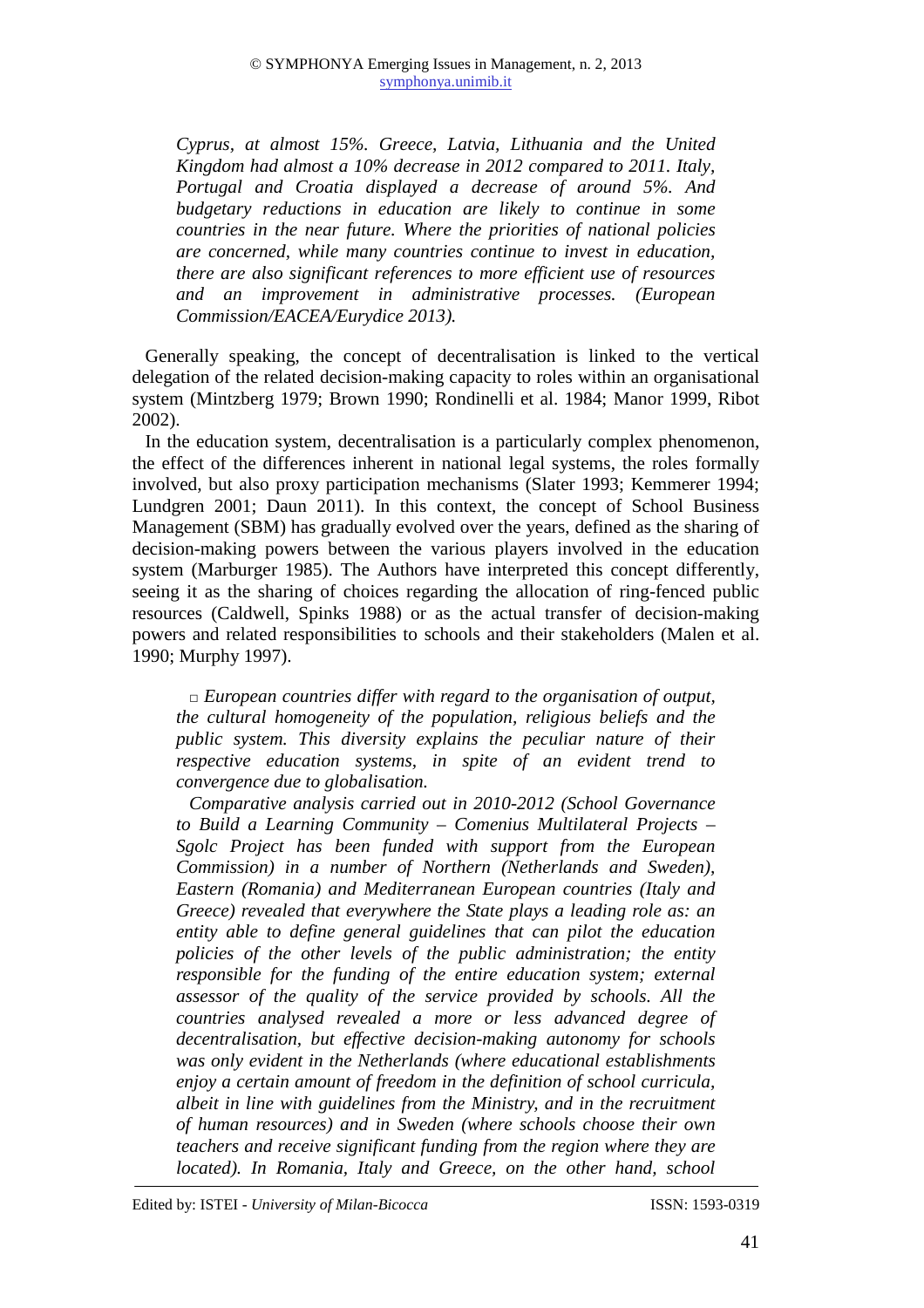*independence is formal (recognised by current legislation) rather than substantial, because it is limited to partial aspects regarding teaching methods and the organisation of the service. The result is that, while Northern countries have for some time undertaken the road of the managerialisation of the school system, because of legislative and cultural constraints, the other countries analysed must still start the process of full appropriation of business logics with particular regard to the definition of priority objectives and the related gathering and allocation of the financial and human resources necessary to achieve them (http://eacea.ec.europa.eu/education/eurydice/).* 

Policies based on the decentralisation and devolution of decision-making powers imply the revaluation of relations between schools and their stakeholders in the territory which, although led by students who remain the focal point of the entire education process, spread significantly into an evolved concept of the satisfaction of education requirements. The result is a careful evaluation of the suitability of the complexity of educational establishments and related governance needs.

The degree of organisational complexity depends on the roles and responsibilities assigned, which also prompts behaviour in terms of decisions and actions. In this context, the trend to increasingly bureaucratise educational establishments is based primarily on redefining the role of the school principal who, in relations with the stakeholders, represents the management of the institution he or she runs.

The new role of the school in the network of players, relations and resources, to foster the territory's social and economic development, entails a suitable governance structure, which is able to identify the priority goals and to catalyse efforts towards the achievement of the same.

□ *In European countries where decentralisation takes the form of the effective management of human and financial resources by schools (in respect of real school independence), the sharing of priority objectives and the participation of the various stakeholders according to their roles and responsibilities are expressed actively. However, in those countries where school independence is only formal and strongly limited, the stakeholders take little part in decision-making processes: decision-making power is concentrated in the principal, the formal expression of the devolution of authority in the broader public administration. However, everywhere it is the stakeholders (teachers, students and their families, representatives of the business world and of associations) that clamour for a more inclusive role and greater involvement in decisions related to the education process, aware that it cannot be limited to the closed environments of educational establishments (Franzoni, Gennari 2013).* 

The presence of leading figures, with pedagogical and managerial skills, is an essential condition for the balanced realisation of the socio-economic dimension of education services. In many European countries, the re-examination of the role of the school principal is an important key to a non-traumatic approach to the challenges of globalisation, bringing both the organisational complexity and the strategic complexity of educational establishments into line with the priority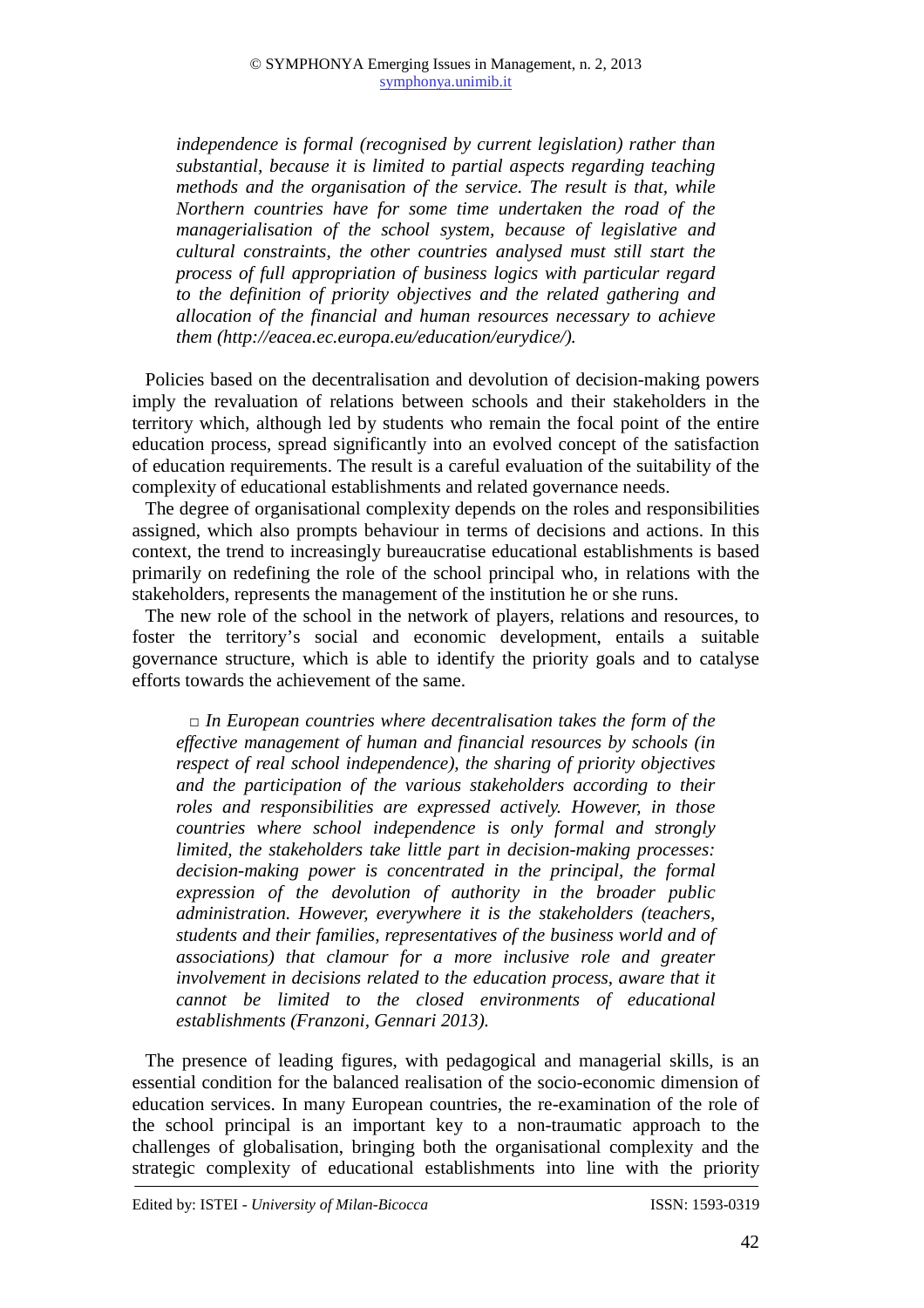conditions of sustainable development. In fact, because the strategic complexity can be linked to the number of education services offered in response to the needs expressed by external players, it defines the characteristics of the network of relations with them.

On the other hand, the stakeholders themselves demonstrate the need for better defined roles, for greater participation and for school leaders who are able to guide numerous entities towards shared objectives, on the basis of an awareness of education systems perceived as obsolete in their organisation and/or what they offer.

□ *In spite of the diversity between the education systems of the European countries under examination, the School Governance to Build a Learning Community research has revealed a common orientation towards the competences that current school leaders should possess in order to offer quality services that are consistent with the education needs expressed by the local community, simultaneously optimising the available resources. The stakeholders interviewed (current school principals, students, teachers, families and representatives of other categories such as associations, business, etc.) look forward to the formation of managerial figures with skills in the following areas (Franzoni, Gennari 2012):* 

- - *leadership: experience built up in complex organisations, visibility, self-assessment, prompt decision-making, impartiality, prestige, tendency to meritocracy, honesty, emotional intelligence, shrewdness, patience, reliability, stability, capacity to inspire, charisma, curiosity, team building skills;*
- - *managerial skills: stimulus to participation, networking skills, ability to delegate, assessment and reporting skills, familiarity with standards and organisational processes, understanding of financial management and human resources management;*
- - *pedagogy: pedagogical competence, capacity to innovate, familiarity with curricula and programmes.*

# **4. Conclusions**

The evolution of education needs underlines the necessity of exploiting relations with the stakeholders who, in various capacities and in respect of their roles, are involved in satisfying these needs. The quality of the education services is the result of a transverse process, which involves a wide range of subjects and reveals its impact in the medium-long term, being closely linked to a country's economic development and, therefore, to an improvement in the wellbeing of the entire community.

The central role played by schools, not only in society but also in a country's economy, underlines the joint consideration of aspects of social life and economics as fundamental dimensions for the identification and the production of education services. The integration of these dimensions underlines the need to focus more attention on the economic aspects of social phenomena that are still of fundamental importance in a school's institutional function. To foster the knowledge of and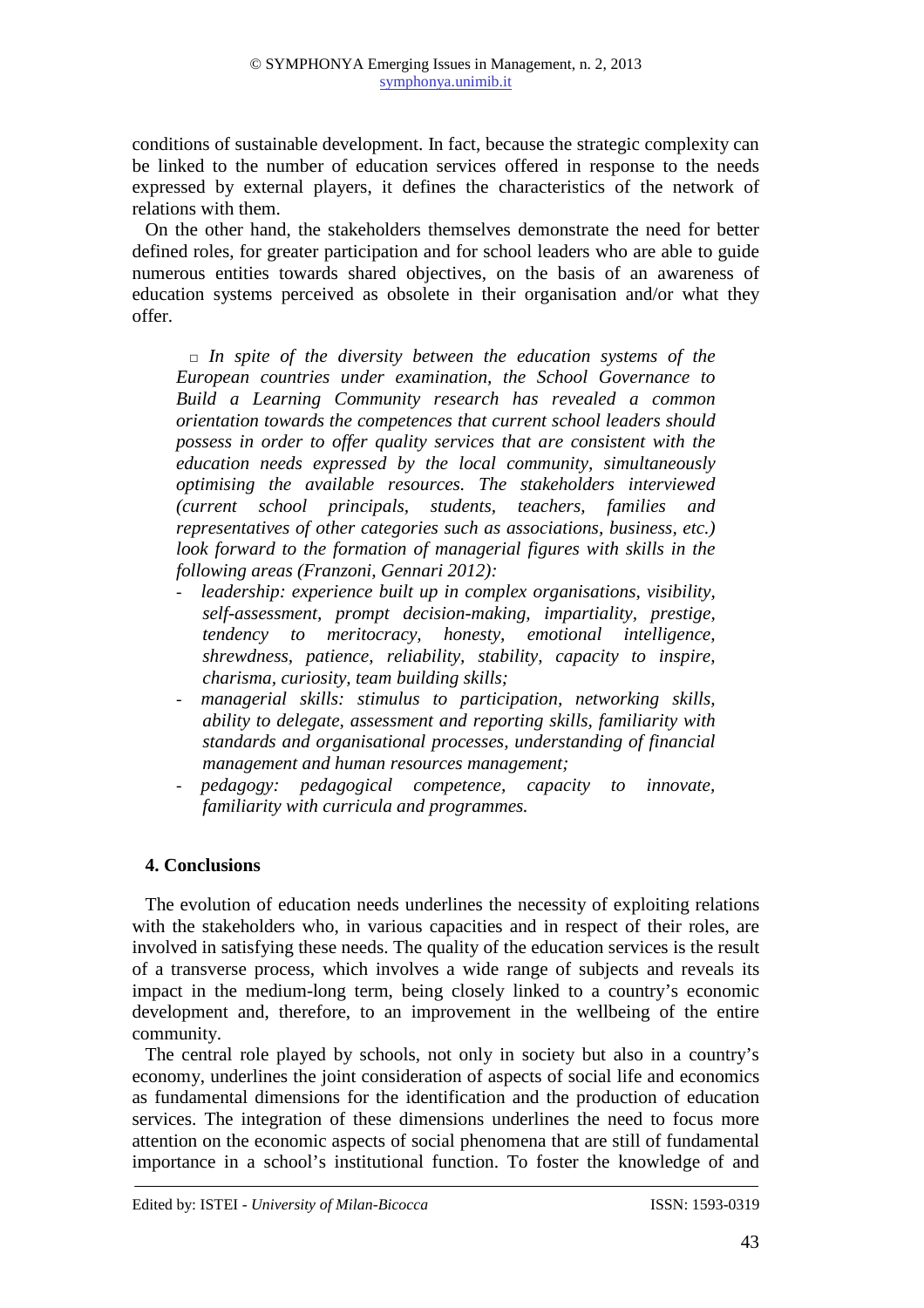conscious participation in the achievement of priority objectives and those of significance for the community, but respecting a view of convenience and economic balance, criteria of motivation, sharing and the assessment of decisions and actions.

Full awareness of the concept of the school as an establishment that performs an economic activity therefore accompanies the expression of governance founded in economics, the correct use of the limited resources available, even through a constructive comparison between the various players actively involved in the education process within the broader school system. A fairer, more efficient use of resources is certainly the foundation for the enhancement of relations with stakeholders and the related activation of networks that focus strongly on realising priority objectives.

### **Bibliography**

Bovaird Tony, Loffler Elke (2002) Moving from Excellence Models of Local Service Delivery to Benchmarking of 'Good Local Governance', International Review of Administrative Sciences, vol. 68, n. 1, pp. 560-590.

http://dx.doi:10.1177/0020852302681001

- Brondoni Silvio M. (2002) Global Markets and Market-Space Competition, *Symphonya. Emerging Issues in Management (symphonya.unimib.it)*, n. 1, pp. 28-42. http://dx.doi.org/10.4468/2002.1.03brondoni
- Brondoni Silvio M. (2003) Network Culture, Performance & Corporate Responsibility, *Symphonya. Emerging Issues in Management (symphonya.unimib.it),* n. 1, pp. 8-24. http://dx.doi.org/10.4468/2003.1.02brondoni

Brown Daniel J. (1990) Decentralization and School-Based Management, Falmer Press, Bristol.

- Caldwell Brian, Spinks Jim M. (1988) The Self-Managing School, Falmer Press, Lewes.
- Caldwell Brian (2009) The power of Networks to Transform Education: an International Perspective, Specialist Schools and Academies Trust, London.
- Daun Holger, Mundy Karen (2011) Educational Governance and Participation: Focus on Developing Countries, Report 120, Institute of International Education, Stockholm University.
- Dowrick Peter, Crespo Natalie (2007) School failure, Handbook of Adolescent Behavioral Problems, Behavioral Science, Springer, London.
- European Commission/EACEA/Eurydice (2013) Funding of Education in Europe 2000-2012: The Impact of the Economic Crisis. Eurydice Report. Luxembourg: Publications Office of the European Union.
- Faubert Brenton (2012) In-school Policies and Practices for Overcoming School Failure: A Literature Review, OECD Education Working Paper, OECD Publishing, Paris.
- Franzoni Simona, Gandini Giuseppina (2010) A governance Model for Managing Social and Educational Service, paper presented at 32nd EGPA Annual Conference, 8-10 September, Toulouse, France.
- Franzoni Simona, Gennari Francesca (2012) School Leaders' Competencies to Build Learning Communities, 4th Annual International Conference on Education and New learning Technologies, 2-4 July, Barcelona, Spain.
- Franzoni Simona, Gennari Francesca (2013) School Governance. An International Comparison, US-China Review B, vol. 3, n. 10, pp. 772-779.
- Hood Christopher (1991) A Public Management For All Seasons?, Public Administration, vol. 69, n. 6, pp. 16-45.

http://dx.doi:10.1111/j.1467-9299.1991.tb00779.x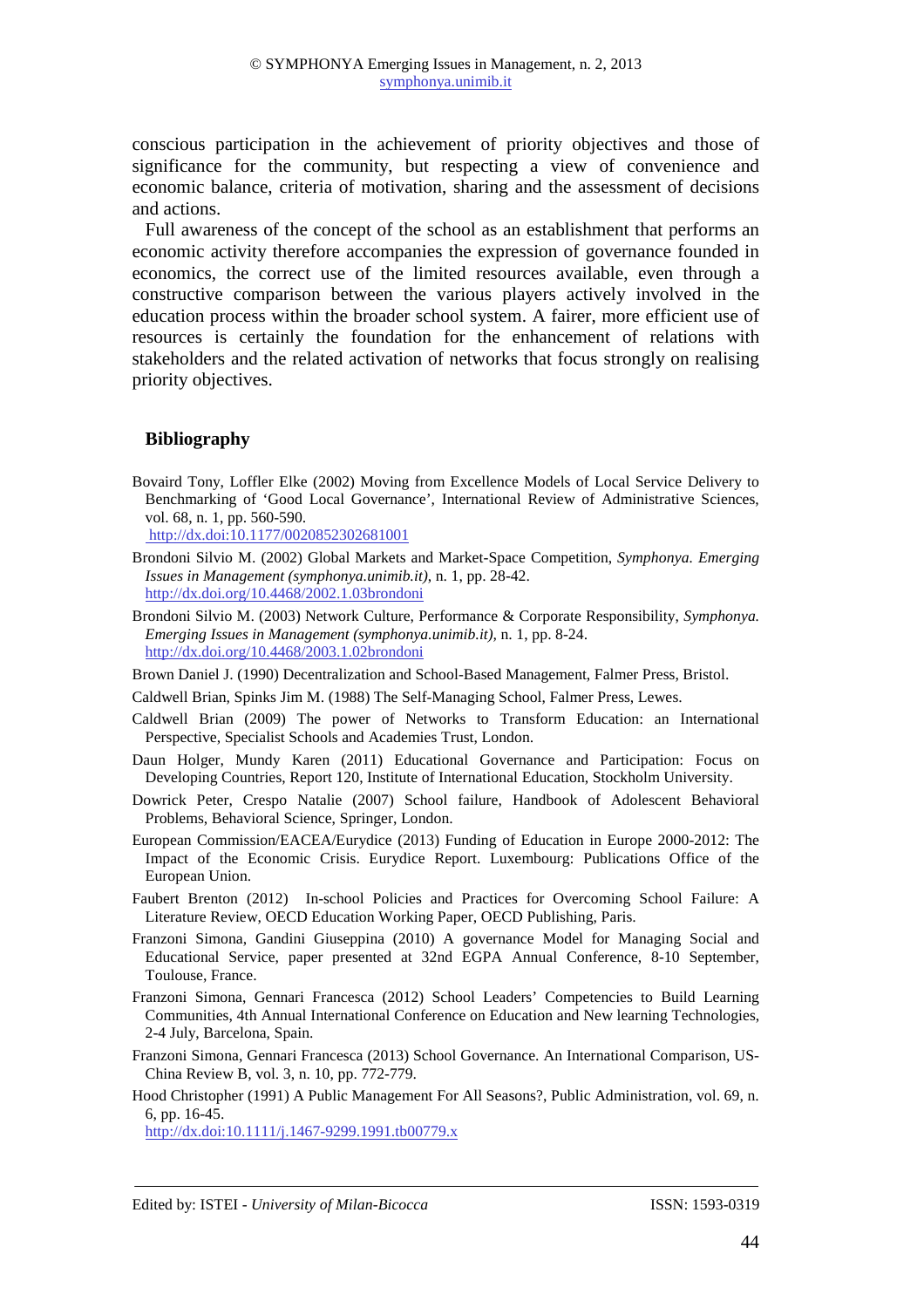- Kemmerer Fred (1994) Decentralization of Schooling in Developing Nations, in Thomas Husén, Norman Postleithwaite (eds), International Encyclopedia of Education, Pergamon Press, Oxford, pp. 1412-1416.
- Klijn Erik H., Steijn Bram, Edelenbos Jurian (2010) The Impact of Network Management Strategies on the Outcomes in Governance Networks, Public Administration, vol. 88, n. 4, pp. 92-123. http://dx.doi.org/10.1111/j.1467-9299.2010.01826.x
- Kooiman Jan, Van Vliet Martijn (1993) Governance and Public Management, in Kirsten A. Eljassen, Jan Kooiman, Managing Public Organisations: Lessons from Contemporary European Experience, Sage Publication, London, pp. 240-267.
- Lundgren Ulf (2001) Governing the Education Sector. International Trends, Main Themes and Approaches, Institute for Educational Policy: Governance for Quality of Education, Conferences Proceedings, The Open Society Institute & World Bank, Budapest.
- Malen Betty, Ogawa Robert, Kranz Joe (1990) What Do we Know about Site-based Management: a case Study of the Literature – A call for Research, in R. Clune, F. White, Choice and Control in American Education: the Practice of Choice, Decentralization and School Restructuring, Falmer Press, London.
- Manor James (1999), The Political Economy of Democratic Decentralization, World Bank, Washington D.C.
- Marburger, Carl L. (1985), One School at a Time, National Committee for Citizens in Education, Columbia.
- Mintzberg Henry (1979), The Structuring of Organizations: A Synthesis of the Research, Prentice-Hall, Englewood Cliffs.
- Milward Brinton H., Provan Keith G. (2001) Do Networks Really Work? A Framework for Evaluating Public-Sector Organizational Network, Public Administration Review, vol. 61, n. 4, 2001, pp. 79-96.

http://dx.doi:10.1111/0033-3352.00045

- Murphy Joseph (1997) Restructuring Through School-Based Management, in F. Townsend (ed). Restructuring and Quality: Issues for Tomorrows Schools, Routledge, London, pp. 35-60.
- OECD (2010) Overcoming School Failure: Policies that Work, OECD Publishing, Paris.
- OECD (2011) Public Governance Reviews. Together for Better Public Services. Partnering with citizens and civil society, Oecd Publishing, Paris.
- OECD (2012) Equity and Quality in Education: Supporting Disadvantaged Students and Schools, OECD Publishing, Paris.
- OECD (2013) Education at a Glance 2013: OECD Indicators, OECD Publishing, Paris.
- Osborne Stephen P. (2010) The New Public Governance? Emerging Prospectives on the Theory and Practice of Public Governance, Routledge, London.
- Osborne Stephen P. (1998) Voluntary Organisations and Innovation in Public Services, Routledge, London.
- Kenis Patrick, Provan Keith G. (2009) Towards an Exogenous Theory of Public Network Performance, Public Administration, vol. 87, n. 3, pp. 440–456. http://dx.doi:10.1111/j.1467-9299.2009.01775.x
- Psacharopoulos George (2007) The Costs of School Failure, A Feasibility Study, Analytical Report prepared for the European Commission.
- Recommendation of the European Parliament and of the Council of 18 December 2006 on Key Competences for Lifelong Learning (2006/962/EC).
- Rhodes Robert (1996) The New Governance: Governing without Government, Political Studies, vol. 44, n. 4, pp. 652–667.

http://dx.doi:10.1111/j.1467-9248.1996.tb01747.x

- Ribot Jesse (2002) Democratic Decentralization of Natural Resources. Institutionalizing Popular Participation, World Resource Institute, Washington.
- Rondinelli Dennis, Nellis John R, Cheema Shabbir, Decentralization in Developing Countries: A Review of Recent Experience, World Bank, Washington, D.C., 1984.